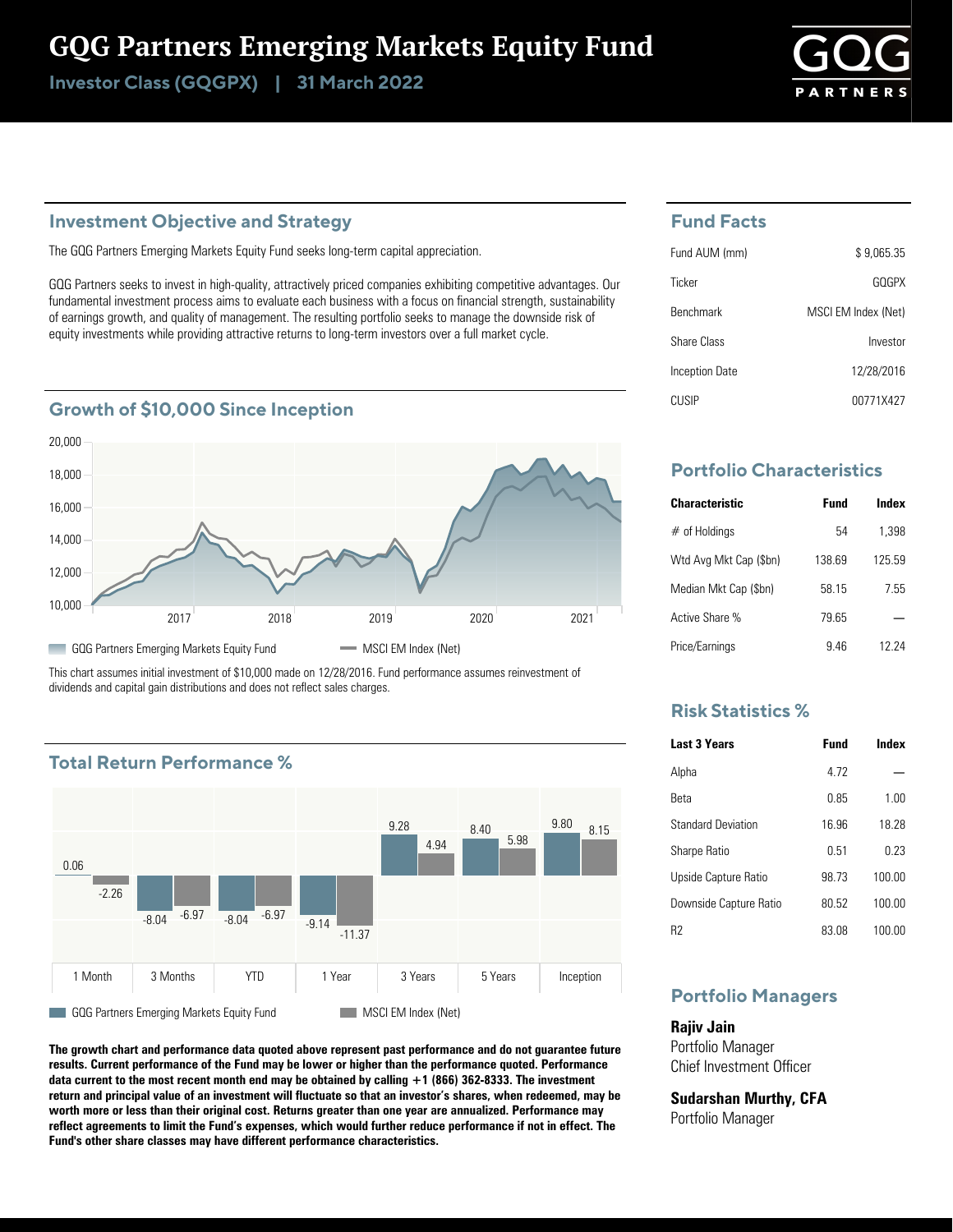## GQG Partners Emerging Markets Equity Fund

Investor Class (GQGPX) | 31 March 2022

# **PTNEP**

#### **Top 10 Holdings** (% total portfolio)

| Holding                                   | Fund |
|-------------------------------------------|------|
| Petroleo Brasileiro SA Petrobras          | 7.1  |
| Taiwan Semiconductor Manufacturing Co Ltd | 60   |
| Infosys Ltd                               | 5.4  |
| Vale SA                                   | 45   |
| Housing Development Finance Corp Ltd      | 39   |
| Reliance Industries Ltd                   | 37   |
| Exxon Mobil Corp                          | 3.6  |
| China Merchants Bank Colltd               | 36   |
| <b>ITC</b> Ltd                            | 32   |
| Heineken NV                               | 3.1  |
|                                           |      |

#### **Sectors** (% portfolio equity)

| <b>Sector</b>                 | <b>Fund</b> | Index | Under/Over |
|-------------------------------|-------------|-------|------------|
| <b>Communication Services</b> | 2.0         | 10.1  |            |
| <b>Consumer Discretionary</b> |             | 12.3  |            |
| <b>Consumer Staples</b>       | 14.1        | 5.8   |            |
| Energy                        | 24.7        | 4.8   |            |
| Financials                    | 25.3        | 22.1  |            |
| Healthcare                    | 2.3         | 3.9   |            |
| Industrials                   |             | 5.4   |            |
| Information Technology        | 14.1        | 21.6  |            |
| <b>Materials</b>              | 15.4        | 9.4   |            |
| <b>Real Estate</b>            |             | 2.1   |            |
| <b>Utilities</b>              | 2.1         | 2.6   |            |

#### **Portfolio Holdings**

Portfolio holdings are subject to change without notice. Cash and cash equivalents represented 3.37% of the total portfolio.

Top ten holdings identified and described do not represent all securities purchased, sold, or recommended for inclusion in the Fund and no assumption should be made that such securities or future recommendations were or will be profitable in the future.

Country allocations reflect the country of risk of the securities in the portfolio as assigned by Morningstar, though GQG's portfolios are constructed based upon GQG's assessment of each issuer's country of risk exposure, which may not be the same as Morningstar's country assignment.

#### **Fund Expense %**

| <b>Net Expense Ratio*</b>  | 1 1 6 | *GQG Partners is contractually |
|----------------------------|-------|--------------------------------|
| <b>Gross Expense Ratio</b> | 1 1 6 | waiving fees until 11/30/2022. |

### **Morningstar Ratings**

| Period  | $\#$ of Stars $\#$ of Funds |     |
|---------|-----------------------------|-----|
| Overall | *****                       | 730 |
| 3 Year  | *****                       | 730 |
| 5 Year  | *****                       | 625 |
| 10 Year |                             | 352 |

As of 3/31/2022. Ratings based on riskadjusted returns for funds in the category US Fund Diversified Emerging Mkts. The information contained herein: (1) is proprietary to Morningstar and/or its content providers; (2) may not be copied or distributed; and (3) is not warranted to be accurate, complete, or timely. Neither Morningstar nor its content providers are responsible for any damages or losses arising from any use of this information. Past performance is no guarantee of future results.

#### **Fund Sector Over Time** (% portfolio equity)



#### **Top 10 Countries** (% portfolio equity)